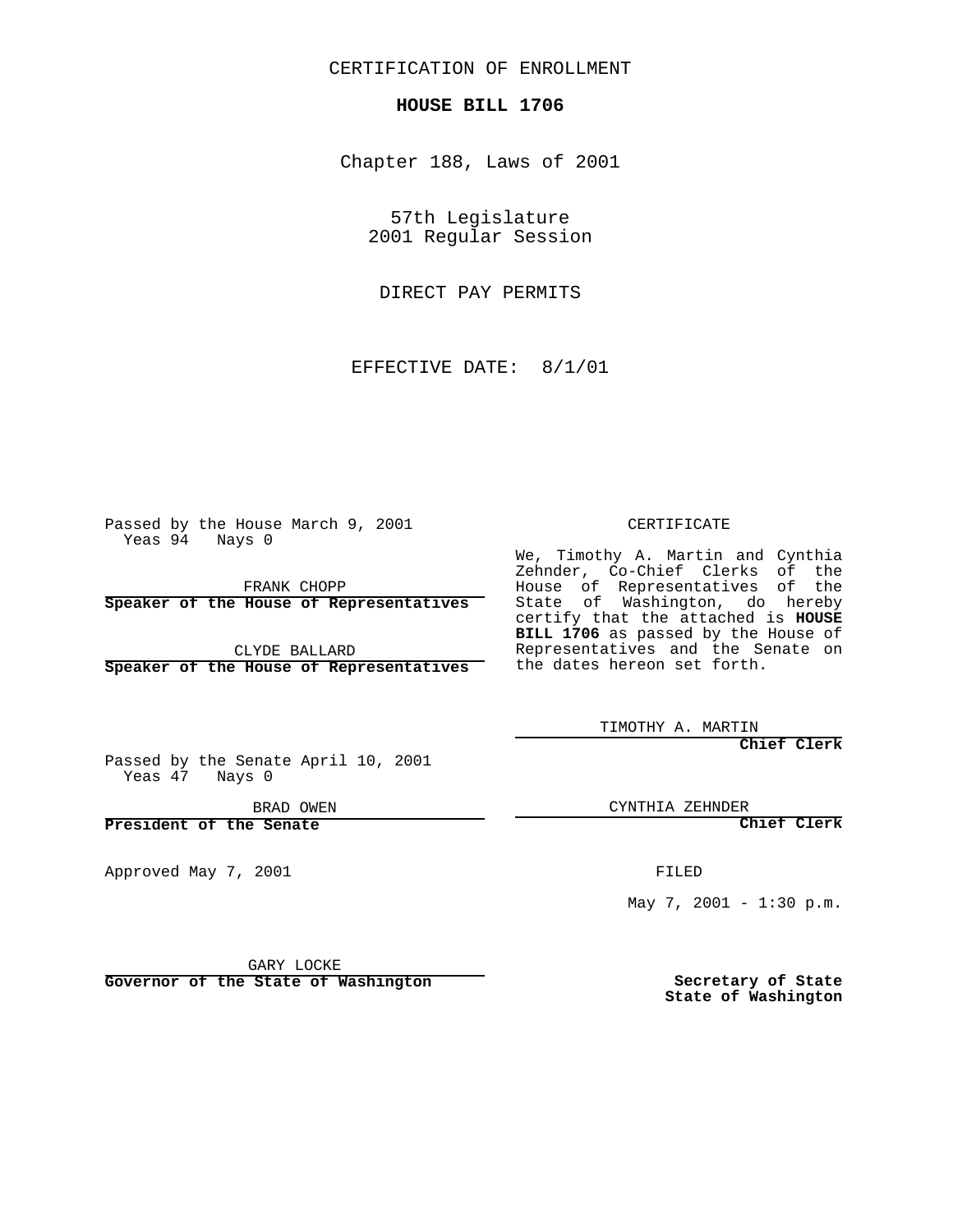## **HOUSE BILL 1706** \_\_\_\_\_\_\_\_\_\_\_\_\_\_\_\_\_\_\_\_\_\_\_\_\_\_\_\_\_\_\_\_\_\_\_\_\_\_\_\_\_\_\_\_\_

\_\_\_\_\_\_\_\_\_\_\_\_\_\_\_\_\_\_\_\_\_\_\_\_\_\_\_\_\_\_\_\_\_\_\_\_\_\_\_\_\_\_\_\_\_

Passed Legislature - 2001 Regular Session

**State of Washington 57th Legislature 2001 Regular Session**

**By** Representatives Morris and Cairnes; by request of Department of Revenue

Read first time 02/01/2001. Referred to Committee on Finance.

 AN ACT Relating to granting the department of revenue the authority to issue direct pay permits; amending RCW 82.12.010, 82.08.050, and 82.12.040; adding a new section to chapter 82.32 RCW; creating new sections; and providing an effective date.

BE IT ENACTED BY THE LEGISLATURE OF THE STATE OF WASHINGTON:

 NEW SECTION. **Sec. 1.** The legislature finds that programs to allow buyers to remit sales and use tax, rather than traditional collection and remittance by the seller of sales and use tax, can assist in tax compliance, ease administrative burdens, and reduce impacts on buyers and sellers. It is the intent of the legislature to grant the department of revenue the authority to permit certain buyers direct payment authority of tax in those instances where it can be shown, to the satisfaction of the department, that direct payment does not burden sellers and does not complicate administration for the department. Buyers authorized for direct payment will remit tax directly to the department, and will pay use tax on tangible personal property and sales tax on retail labor and/or services.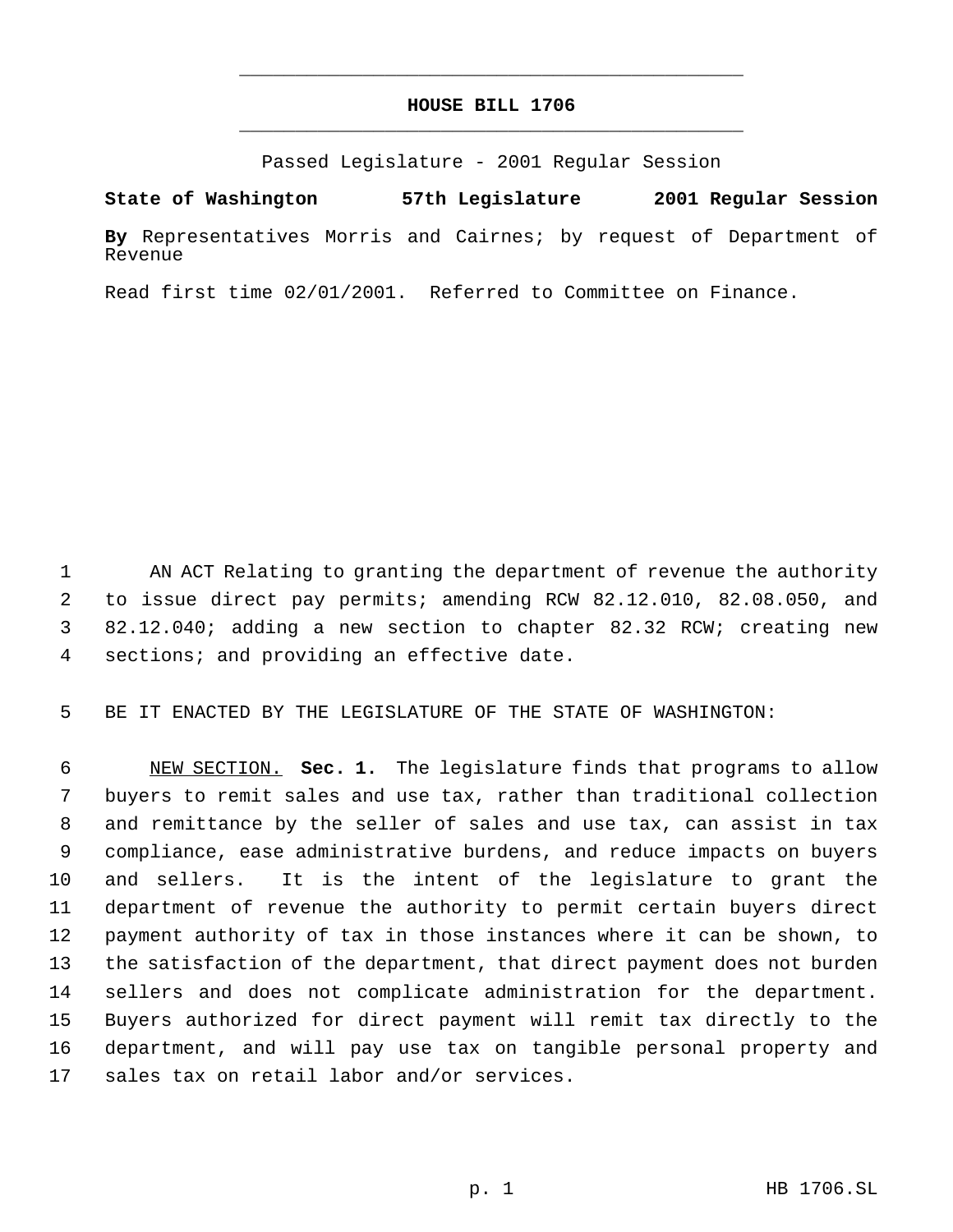This act does not affect the requirements to use a resale certificate nor does it affect the business and occupation tax treatment of the seller.

 NEW SECTION. **Sec. 2.** A new section is added to chapter 82.32 RCW to read as follows:

 (1) The director may grant a direct pay permit to a taxpayer who demonstrates, to the satisfaction of the director, that the taxpayer meets the requirements of this section. The direct pay permit allows the taxpayer to accrue and remit directly to the department use tax on the acquisition of tangible personal property or sales tax on the sale of or charges made for labor and/or services, in accordance with all of the applicable provisions of this title. Any taxpayer that uses a direct pay permit shall remit state and local sales or use tax directly to the department. The agreement by the purchaser to remit tax directly to the department, rather than pay sales or use tax to the seller, relieves the seller of the obligation to collect sales or use tax and requires the buyer to pay use tax on the tangible personal property and sales tax on the sale of or charges made for labor and/or services.

 (2)(a) A taxpayer may apply for a permit under this section if the taxpayer (i) is subject to mandatory use of electronic funds transfer under RCW 82.32.080; or (ii) makes purchases subject to the taxes imposed under chapter 82.08 or 82.12 RCW in excess of ten million dollars per calendar year.

 (b) Application for a permit must be made in writing to the director in a form and manner prescribed by the department. A taxpayer who transacts business in two or more locations may submit one application to cover the multiple locations.

 (c) The director shall review a direct pay permit application in a timely manner and shall notify the applicant, in writing, of the approval or denial of the application. The department shall approve or deny an application based on the applicant's ability to comply with local government use tax coding capabilities and responsibilities; requirements for vendor notification; recordkeeping obligations; electronic data capabilities; and tax reporting procedures. Additionally, an application may be denied if the director determines that denial would be in the best interest of collecting taxes due under this title. The department shall provide a direct pay permit to an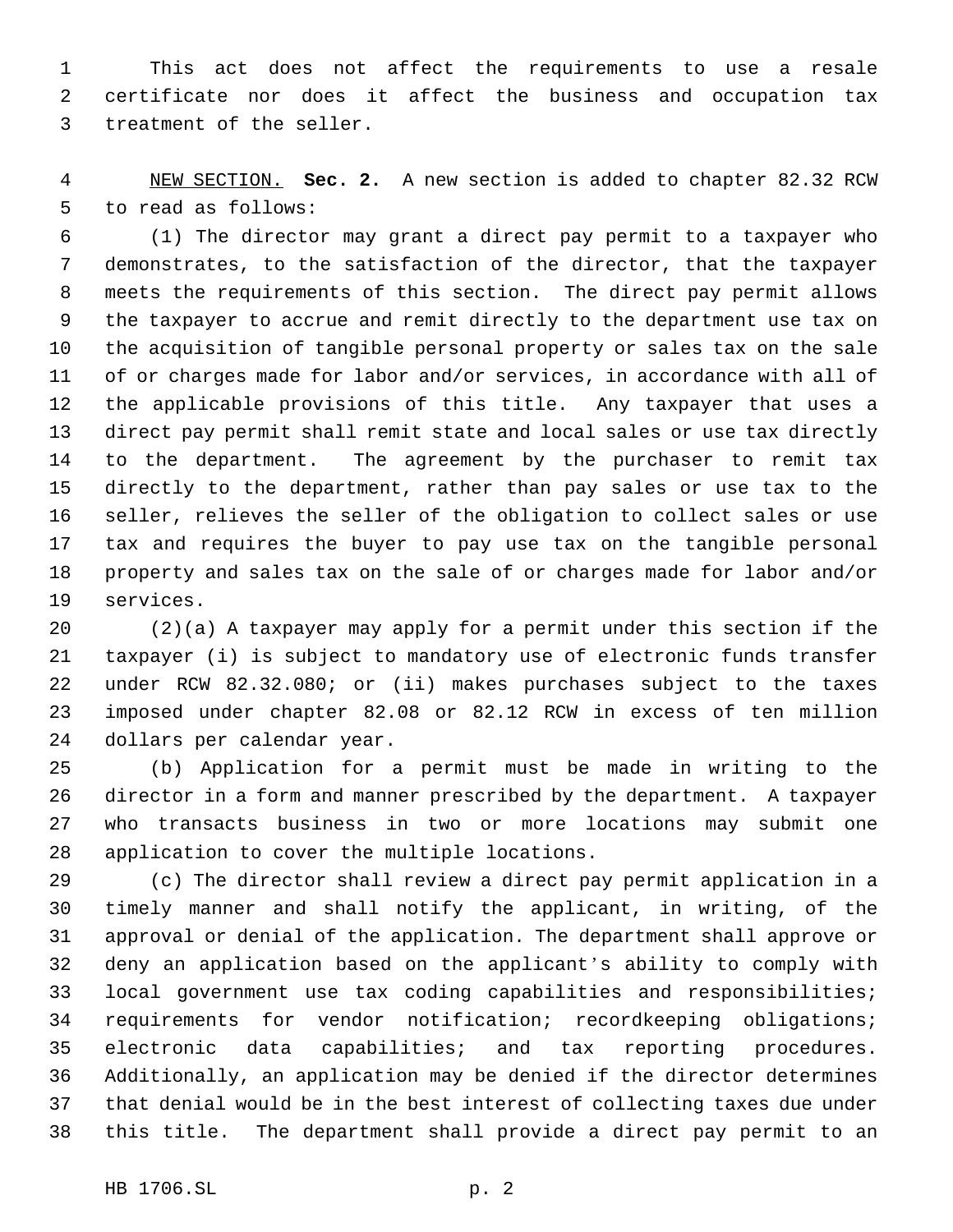approved applicant with the notice of approval. The direct pay permit shall clearly state that the holder is solely responsible for the accrual and payment of the tax imposed under chapters 82.08 and 82.12 RCW and that the seller is relieved of liability to collect tax imposed under chapters 82.08 and 82.12 RCW on all sales to the direct pay permit holder. The taxpayer may petition the director for reconsideration of a denial.

 (d) A taxpayer who uses a direct pay permit must continue to maintain records that are necessary to a determination of the tax liability in accordance with this title. A direct pay permit is not transferable and the use of a direct pay permit may not be assigned to a third party.

 (3) Taxes for which the direct pay permit is used are due and payable on the tax return for the reporting period in which the taxpayer (a) receives the tangible personal property purchased or in which the labor and/or services are performed or (b) receives an invoice for such property or such labor and/or services, whichever period is earlier.

 (4) The holder of a direct pay permit shall furnish a copy of the direct pay permit to each vendor with whom the taxpayer has opted to use a direct pay permit. Sellers who make sales upon which the sales or use tax is not collected by reason of the provisions of this section, in addition to existing requirements under this title, shall maintain a copy of the direct pay permit and any such records or information as the department may specify.

 (5) A direct pay permit is subject to revocation by the director at any time the department determines that the taxpayer has violated any provision of this section or that revocation would be in the best interests of collecting the taxes due under this title. The notice of revocation must be in writing and is effective either as of the end of the taxpayer's next normal reporting period or a date deemed appropriate by the director and identified in the revocation notice. The taxpayer may petition the director for reconsideration of a revocation and reinstatement of the permit.

 (6) Any taxpayer who chooses to no longer use a direct pay permit or whose permit is revoked by the department, shall return the permit to the department and immediately make a good faith effort to notify all vendors to whom the permit was given, advising them that the permit is no longer valid.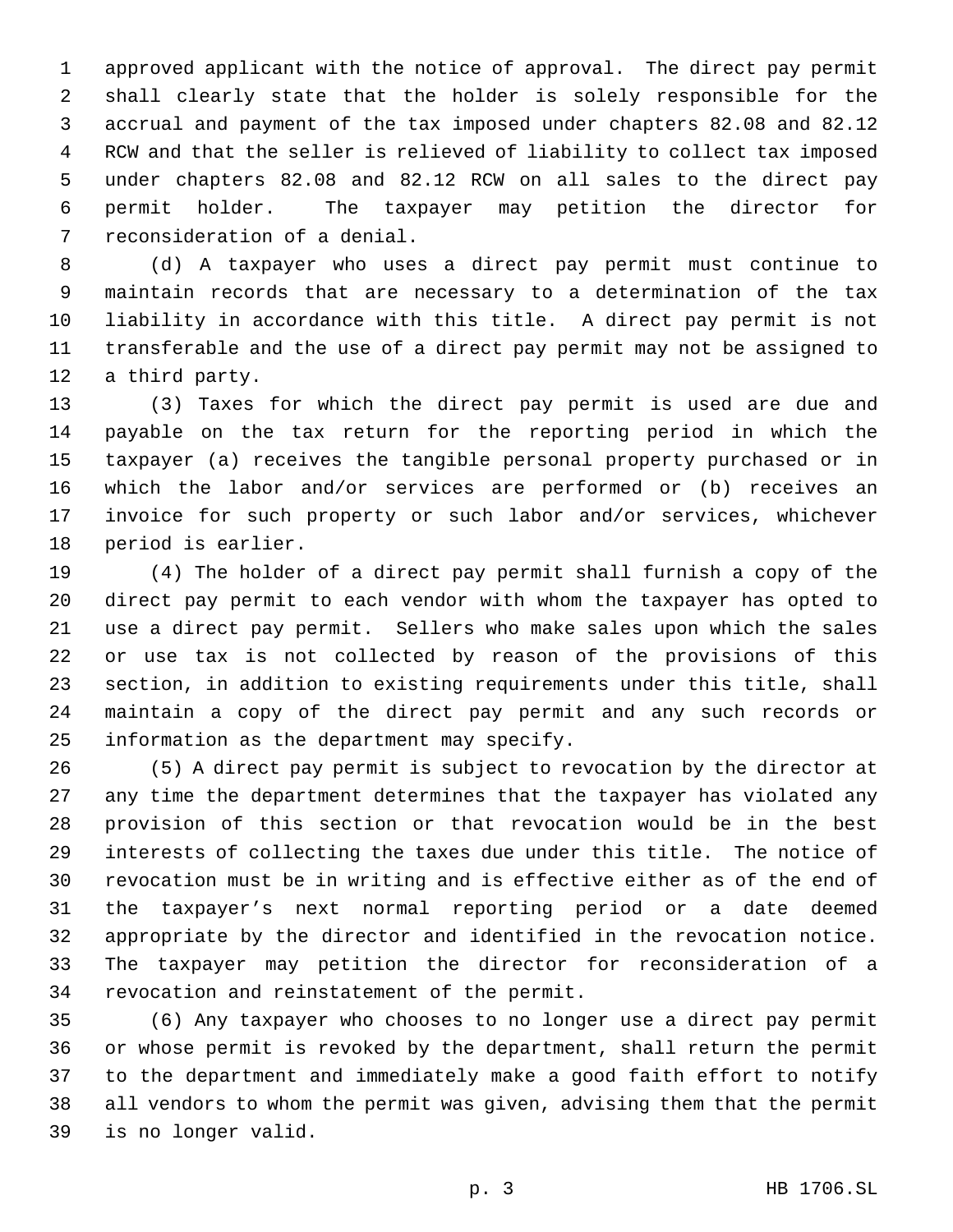(7) Except as provided in this subsection, the direct pay permit may be used for any purchase of tangible personal property and any retail sale under RCW 82.04.050. The direct pay permit may not be used for:

(a) Purchases of meals or beverages;

 (b) Purchases of motor vehicles, trailers, boats, airplanes, and other property subject to requirements for title transactions by the department of licensing;

(c) Purchases for which a resale certificate may be used;

 (d) Purchases that meet the definitions of RCW 82.04.050 (2) (e) 11 and  $(f)$ ,  $(3)$   $(a)$  through  $(d)$ ,  $(f)$ , and  $(g)$ , and  $(5)$ ; or

 (e) Other activities subject to tax under chapter 82.08 or 82.12 RCW that the department by rule designates, consistent with the purposes of this section, as activities for which a direct pay permit is not appropriate and may not be used.

 **Sec. 3.** RCW 82.12.010 and 1994 c 93 s 1 are each amended to read as follows:

18 For the purposes of this chapter:

 (1)(a) "Value of the article used" shall mean the consideration, whether money, credit, rights, or other property except trade-in property of like kind, expressed in terms of money, paid or given or contracted to be paid or given by the purchaser to the seller for the article of tangible personal property, the use of which is taxable under this chapter. The term includes, in addition to the consideration paid or given or contracted to be paid or given, the amount of any tariff or duty paid with respect to the importation of the article used. In case the article used is acquired by lease or by gift or is extracted, produced, or manufactured by the person using the same or is sold under conditions wherein the purchase price does not represent the true value thereof, the value of the article used shall be determined as nearly as possible according to the retail selling price at place of use of similar products of like quality and character under such rules as the department of revenue may prescribe.

 (b) In case the articles used are acquired by bailment, the value of the use of the articles so used shall be in an amount representing a reasonable rental for the use of the articles so bailed, determined as nearly as possible according to the value of such use at the places of use of similar products of like quality and character under such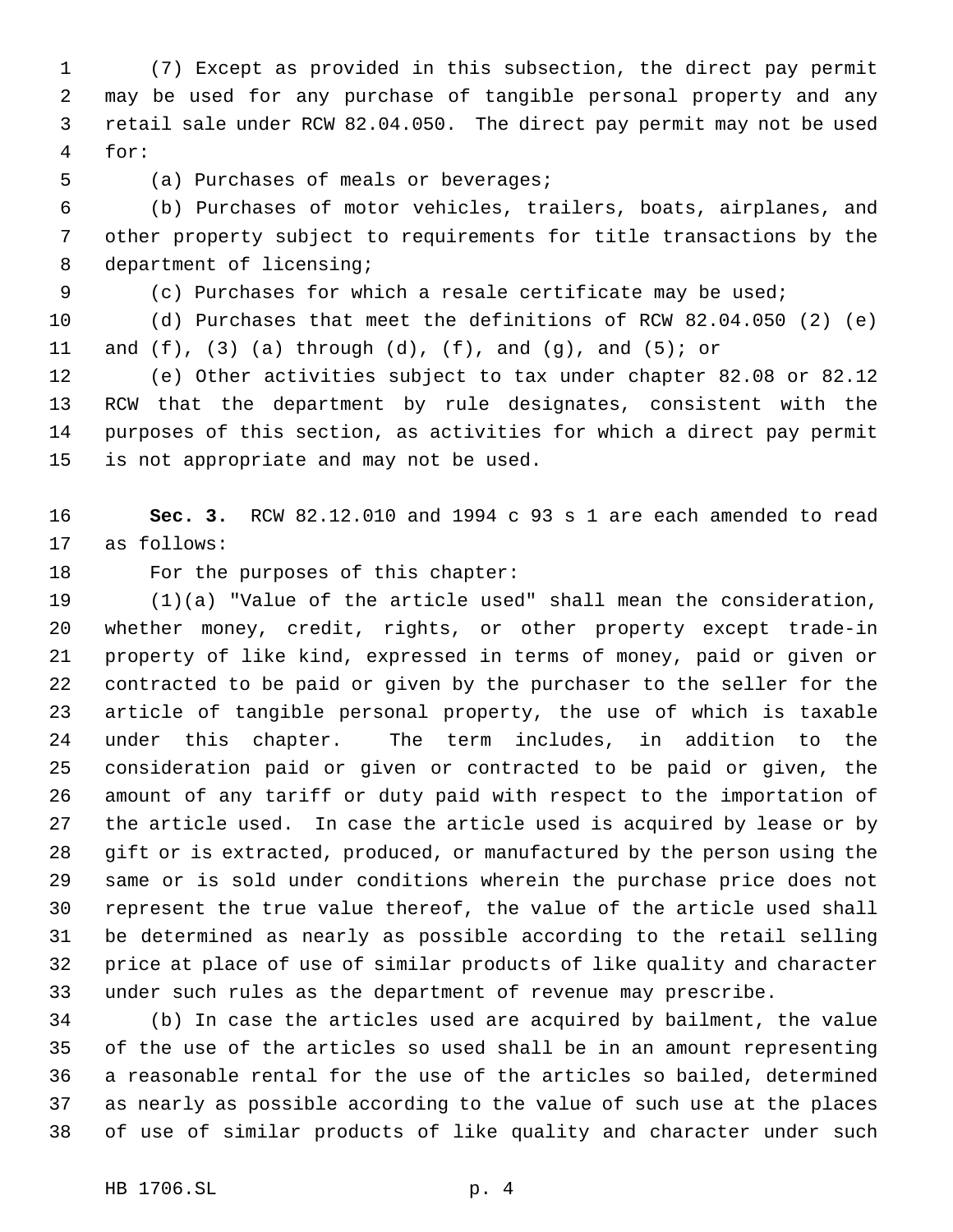rules as the department of revenue may prescribe. In case any such articles of tangible personal property are used in respect to the construction, repairing, decorating, or improving of, and which become or are to become an ingredient or component of, new or existing buildings or other structures under, upon, or above real property of or for the United States, any instrumentality thereof, or a county or city housing authority created pursuant to chapter 35.82 RCW, including the installing or attaching of any such articles therein or thereto, whether or not such personal property becomes a part of the realty by virtue of installation, then the value of the use of such articles so used shall be determined according to the retail selling price of such articles, or in the absence of such a selling price, as nearly as possible according to the retail selling price at place of use of similar products of like quality and character or, in the absence of either of these selling price measures, such value may be determined upon a cost basis, in any event under such rules as the department of revenue may prescribe.

 (c) In the case of articles owned by a user engaged in business outside the state which are brought into the state for no more than one hundred eighty days in any period of three hundred sixty-five consecutive days and which are temporarily used for business purposes by the person in this state, the value of the article used shall be an amount representing a reasonable rental for the use of the articles, unless the person has paid tax under this chapter or chapter 82.08 RCW upon the full value of the article used, as defined in (a) of this subsection.

 (d) In the case of articles manufactured or produced by the user and used in the manufacture or production of products sold or to be sold to the department of defense of the United States, the value of the articles used shall be determined according to the value of the ingredients of such articles.

 (e) In the case of an article manufactured or produced for purposes of serving as a prototype for the development of a new or improved product, the value of the article used shall be determined by: (i) The retail selling price of such new or improved product when first offered for sale; or (ii) the value of materials incorporated into the prototype in cases in which the new or improved product is not offered for sale.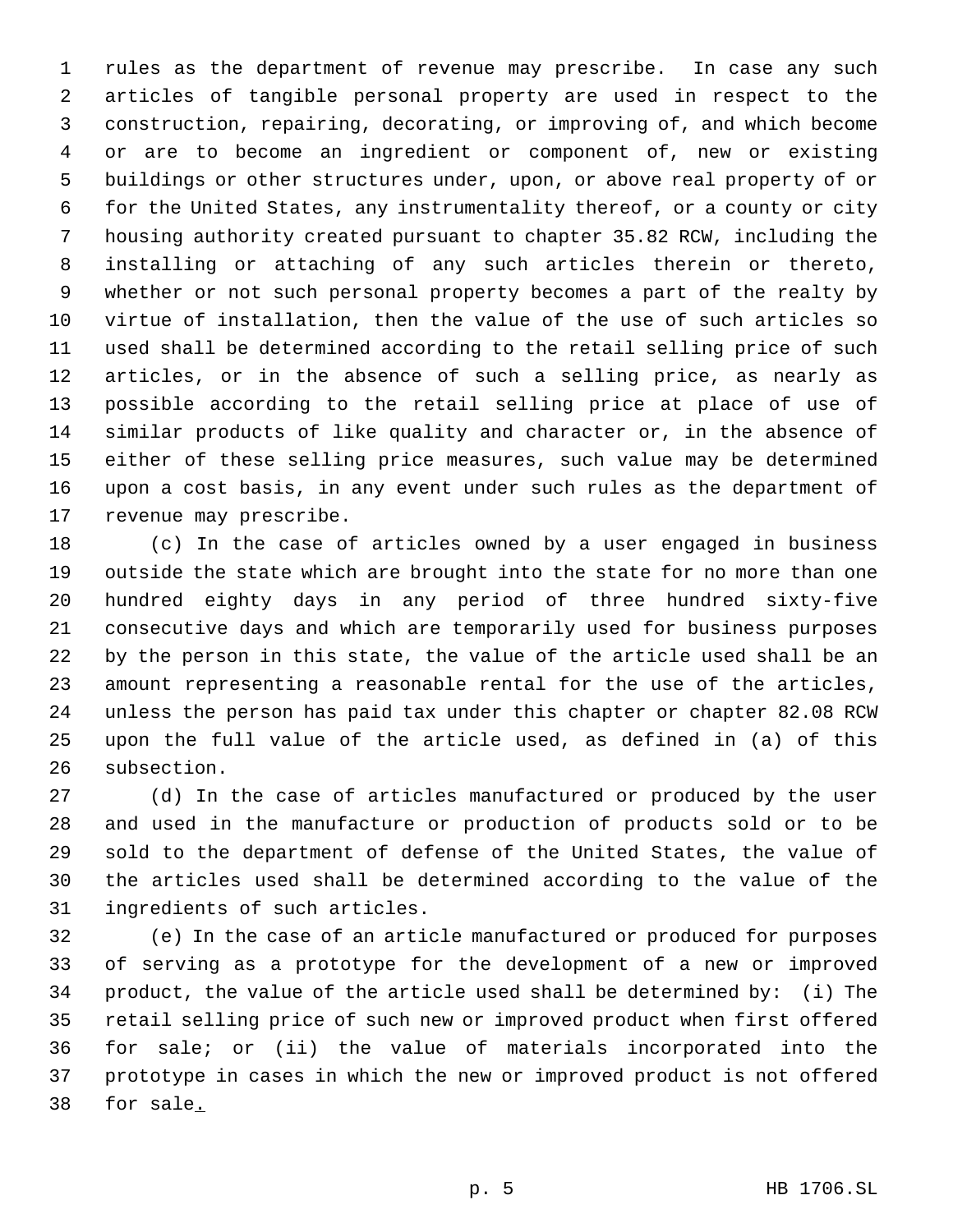(f) In the case of an article purchased with a direct pay permit under section 2 of this act, the value of the article used shall be 3 determined by the retail selling price, as defined in RCW 82.08.010, of 4 such article if but for the use of the direct pay permit the transaction would have been subject to sales tax;

 (2) "Use," "used," "using," or "put to use" shall have their ordinary meaning, and shall mean the first act within this state by which the taxpayer takes or assumes dominion or control over the article of tangible personal property (as a consumer), and include installation, storage, withdrawal from storage, or any other act preparatory to subsequent actual use or consumption within this state; (3) "Taxpayer" and "purchaser" include all persons included within

 the meaning of the word "buyer" and the word "consumer" as defined in chapters 82.04 and 82.08 RCW;

 (4) "Retailer" means every seller as defined in RCW 82.08.010 and every person engaged in the business of selling tangible personal property at retail and every person required to collect from purchasers the tax imposed under this chapter;

 (5) The meaning ascribed to words and phrases in chapters 82.04 and 82.08 RCW, insofar as applicable, shall have full force and effect with respect to taxes imposed under the provisions of this chapter. "Consumer," in addition to the meaning ascribed to it in chapters 82.04 and 82.08 RCW insofar as applicable, shall also mean any person who distributes or displays, or causes to be distributed or displayed, any article of tangible personal property, except newspapers, the primary purpose of which is to promote the sale of products or services.

 **Sec. 4.** RCW 82.08.050 and 1993 sp.s. c 25 s 704 are each amended to read as follows:

 The tax hereby imposed shall be paid by the buyer to the seller, and each seller shall collect from the buyer the full amount of the tax payable in respect to each taxable sale in accordance with the schedule of collections adopted by the department pursuant to the provisions of RCW 82.08.060. The tax required by this chapter, to be collected by the seller, shall be deemed to be held in trust by the seller until paid to the department, and any seller who appropriates or converts the tax collected to his or her own use or to any use other than the payment of the tax to the extent that the money required to be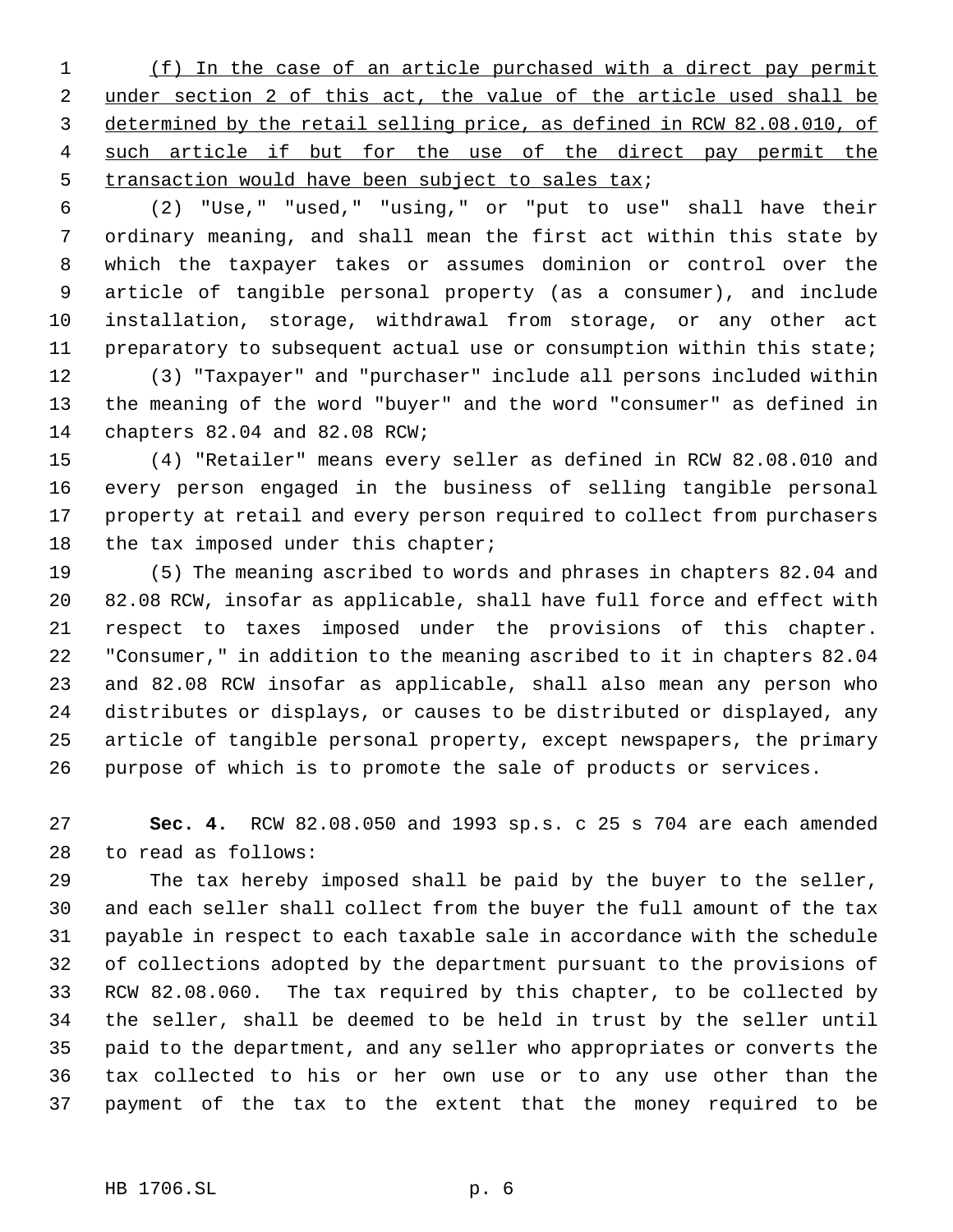collected is not available for payment on the due date as prescribed in this chapter shall be guilty of a gross misdemeanor.

 In case any seller fails to collect the tax herein imposed or having collected the tax, fails to pay it to the department in the manner prescribed by this chapter, whether such failure is the result of his or her own acts or the result of acts or conditions beyond his or her control, he or she shall, nevertheless, be personally liable to the state for the amount of the tax, unless the seller has taken from the buyer in good faith a properly executed resale certificate under RCW 82.04.470 or a copy of a direct pay permit issued under section 2 of this act.

 The amount of tax, until paid by the buyer to the seller or to the department, shall constitute a debt from the buyer to the seller and any seller who fails or refuses to collect the tax as required with intent to violate the provisions of this chapter or to gain some advantage or benefit, either direct or indirect, and any buyer who refuses to pay any tax due under this chapter shall be guilty of a misdemeanor. The tax required by this chapter to be collected by the seller shall be stated separately from the selling price in any sales invoice or other instrument of sale. On all retail sales through vending machines, the tax need not be stated separately from the selling price or collected separately from the buyer. For purposes of determining the tax due from the buyer to the seller and from the seller to the department it shall be conclusively presumed that the selling price quoted in any price list, sales document, contract or other agreement between the parties does not include the tax imposed by this chapter, but if the seller advertises the price as including the tax or that the seller is paying the tax, the advertised price shall not be considered the selling price.

 Where a buyer has failed to pay to the seller the tax imposed by this chapter and the seller has not paid the amount of the tax to the department, the department may, in its discretion, proceed directly against the buyer for collection of the tax, in which case a penalty of ten percent may be added to the amount of the tax for failure of the buyer to pay the same to the seller, regardless of when the tax may be collected by the department; and all of the provisions of chapter 82.32 RCW, including those relative to interest and penalties, shall apply in addition; and, for the sole purpose of applying the various provisions of chapter 82.32 RCW, the twenty-fifth day of the month following the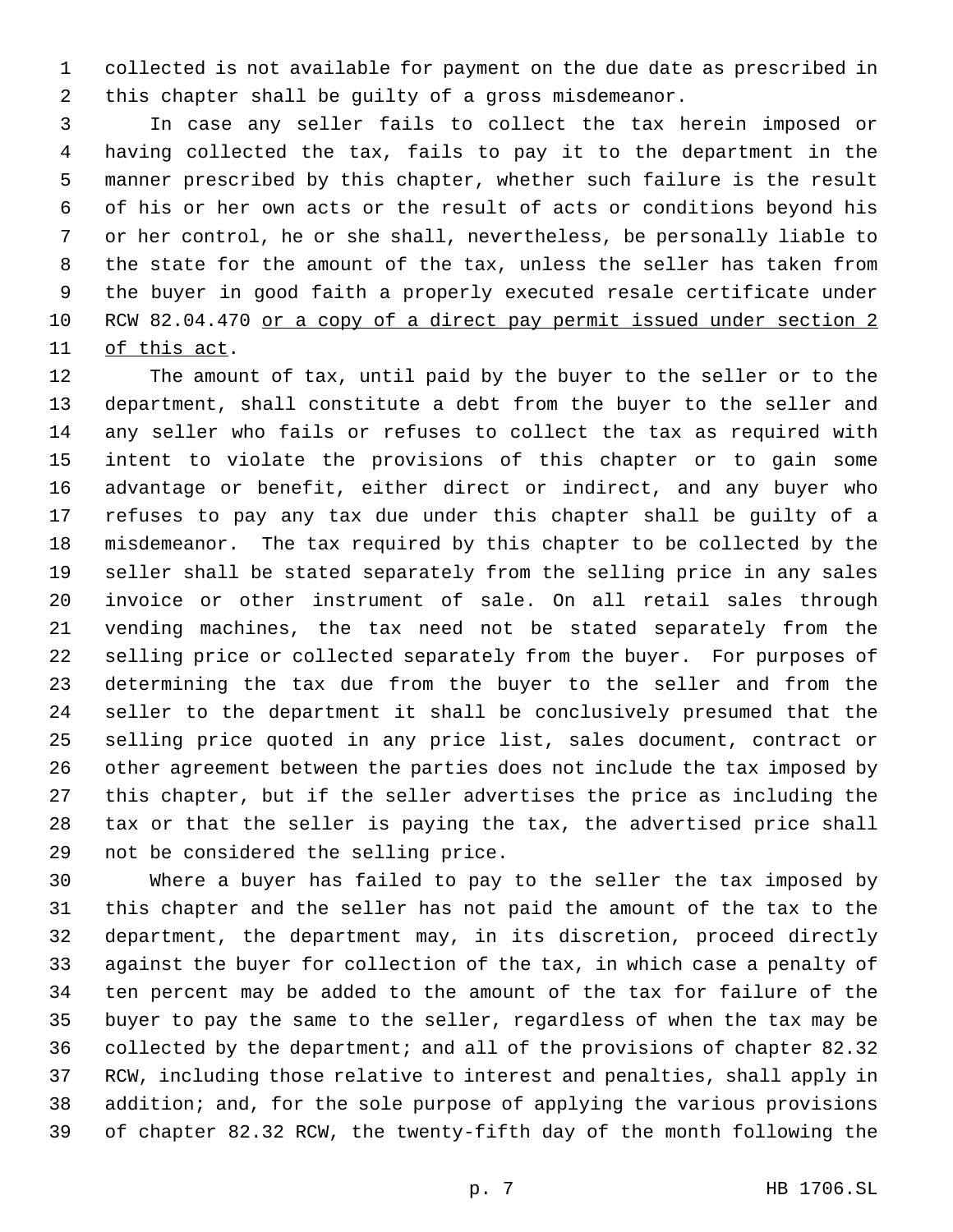tax period in which the purchase was made shall be considered as the due date of the tax.

 **Sec. 5.** RCW 82.12.040 and 1986 c 48 s 1 are each amended to read as follows:

 (1) Every person who maintains in this state a place of business or a stock of goods, or engages in business activities within this state, shall obtain from the department a certificate of registration, and shall, at the time of making sales, or making transfers of either possession or title or both, of tangible personal property for use in this state, collect from the purchasers or transferees the tax imposed under this chapter. For the purposes of this chapter, the phrase "maintains in this state a place of business" shall include the solicitation of sales and/or taking of orders by sales agents or traveling representatives. For the purposes of this chapter, "engages in business activity within this state" includes every activity which is sufficient under the Constitution of the United States for this state to require collection of tax under this chapter. The department shall in rules specify activities which constitute engaging in business activity within this state, and shall keep the rules current with future court interpretations of the Constitution of the United States.

 (2) Every person who engages in this state in the business of acting as an independent selling agent for persons who do not hold a valid certificate of registration, and who receives compensation by reason of sales of tangible personal property of his principals made for use in this state, shall, at the time such sales are made, collect from the purchasers the tax imposed under this chapter, and for that purpose shall be deemed a retailer as defined in this chapter.

 (3) The tax required to be collected by this chapter shall be deemed to be held in trust by the retailer until paid to the department and any retailer who appropriates or converts the tax collected to his own use or to any use other than the payment of the tax provided herein to the extent that the money required to be collected is not available for payment on the due date as prescribed shall be guilty of a misdemeanor. In case any seller fails to collect the tax herein imposed or having collected the tax, fails to pay the same to the department in the manner prescribed, whether such failure is the result of his own acts or the result of acts or conditions beyond his control, he shall nevertheless, be personally liable to the state for the amount